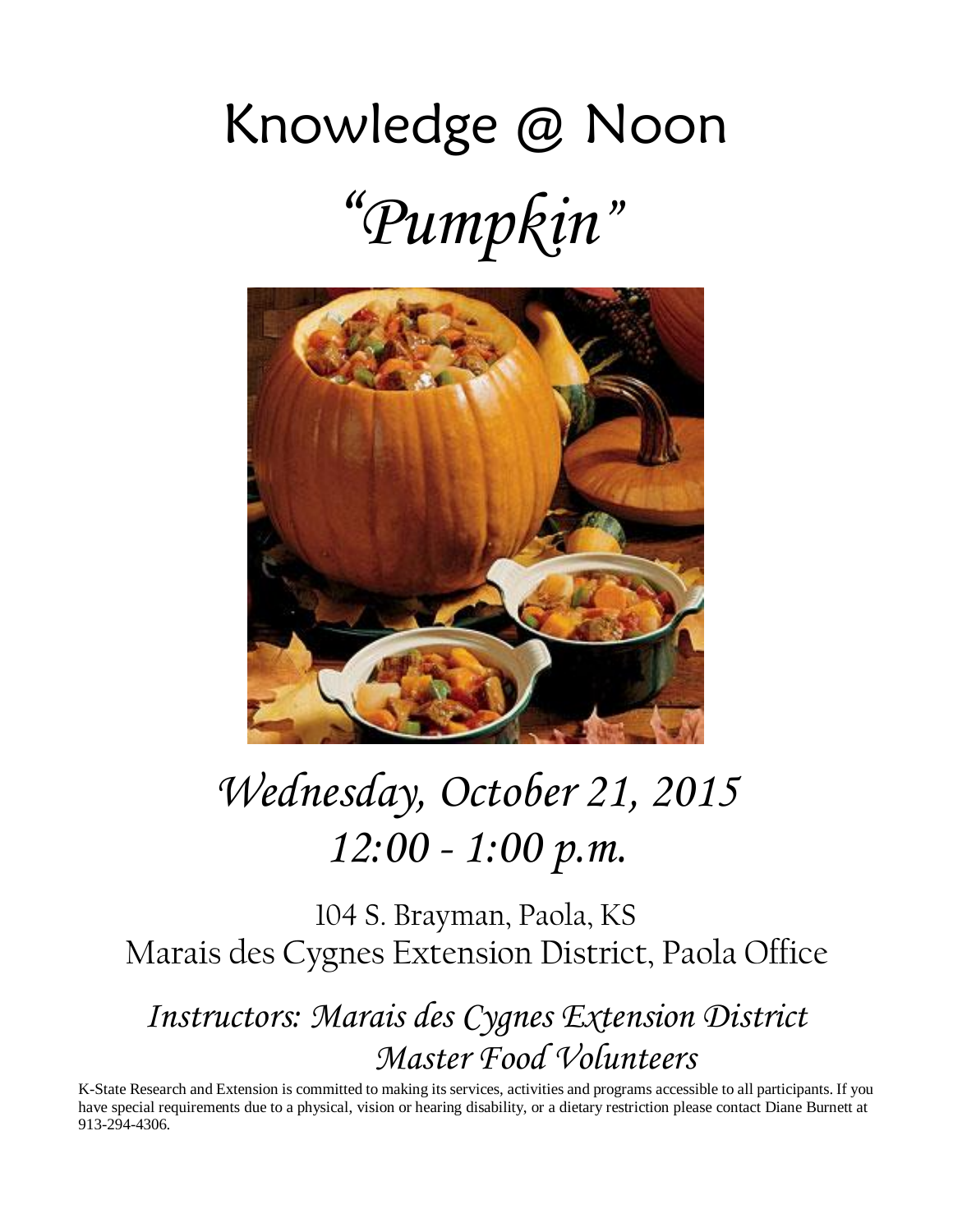# **Pumpkin Facts**

- Total U.S. pumpkin production in 2008 in major pumpkin producing states was valued at \$141 million.
- · Total production of pumpkins by major pumpkin-producing states in 2008: 1.1 billion pounds
- · 496 million pounds of pumpkins were produced in Illinois in 2008.
- · The top pumpkin production states are Illinois, Ohio, Pennsylvania and California.
- · The top ten pumpkin producing counties in Illinois are Tazewell, Kankakee, Mason, Logan, Will, Marshall, Kane, Pike, Carroll and Woodford.
- · Pumpkins are grown primarily for processing with a small percentage grown for ornamental sales through you-pick farms, farmers' market and retail sales.
- · Around 90 to 95% of the processed pumpkins in the United States are grown in Illinois.
- Pumpkin seeds can be roasted as a snack.
- Pumpkins contain potassium and Vitamin A.
- Pumpkins are used for feed for animals.
- · Pumpkin flowers are edible.
- · Pumpkins are used to make soups, pies and breads.
- The largest pumpkin pie ever made was over five feet in diameter and weighed over 350 pounds. It used 80 pounds of cooked pumpkin, 36 pounds of sugar, 12 dozen eggs and took six hours to bake.
- · Pumpkins are members of the vine crops family called cucurbits.
- · Pumpkins originated in Central America.
- In early colonial times, pumpkins were used as an ingredient for the crust of pies, not the filling.
- · Pumpkins were once recommended for removing freckles and curing snake bites.
- Pumpkins range in size from less than a pound to over 1,000 pounds.
- The largest pumpkin ever grown weighed 1,140 pounds.
- The name pumpkin originated from "pepon" 6 the Greek word for "large melon."
- · The Connecticut field variety is the traditional American pumpkin.
- Pumpkins are 90 percent water.
- · Pumpkins are fruit.
- Eighty percent of the pumpkin supply in the United States is available in October.
- In colonial times, Native Americans roasted long strips of pumpkin in an open fire.
- · Colonists sliced off pumpkin tops; removed seeds and filled the insides with milk, spices and honey. This was baked in hot ashes and is the origin of pumpkin pie.
- · Native Americans flattened strips of pumpkins, dried them and made mats.
- Native Americans called pumpkins "isqoutm squash."
- · Native Americans used pumpkin seeds for food and medicine.

## **Pumpkin History**

· References to pumpkins date back many centuries. The name pumpkin originated from the Greek word for "large melon" which is "pepon." "Pepon" was nasalized by the French into "pompon." The English changed "pompon" to "Pumpion." Shakespeare referred to the "pumpion" in his *Merry Wives of Windsor.* American colonists changed "pumpion" into "pumpkin." The "pumpkin" is referred to in *The Legend of Sleepy Hollow*, *Peter, Peter, Pumpkin Eater* and *Cinderella.*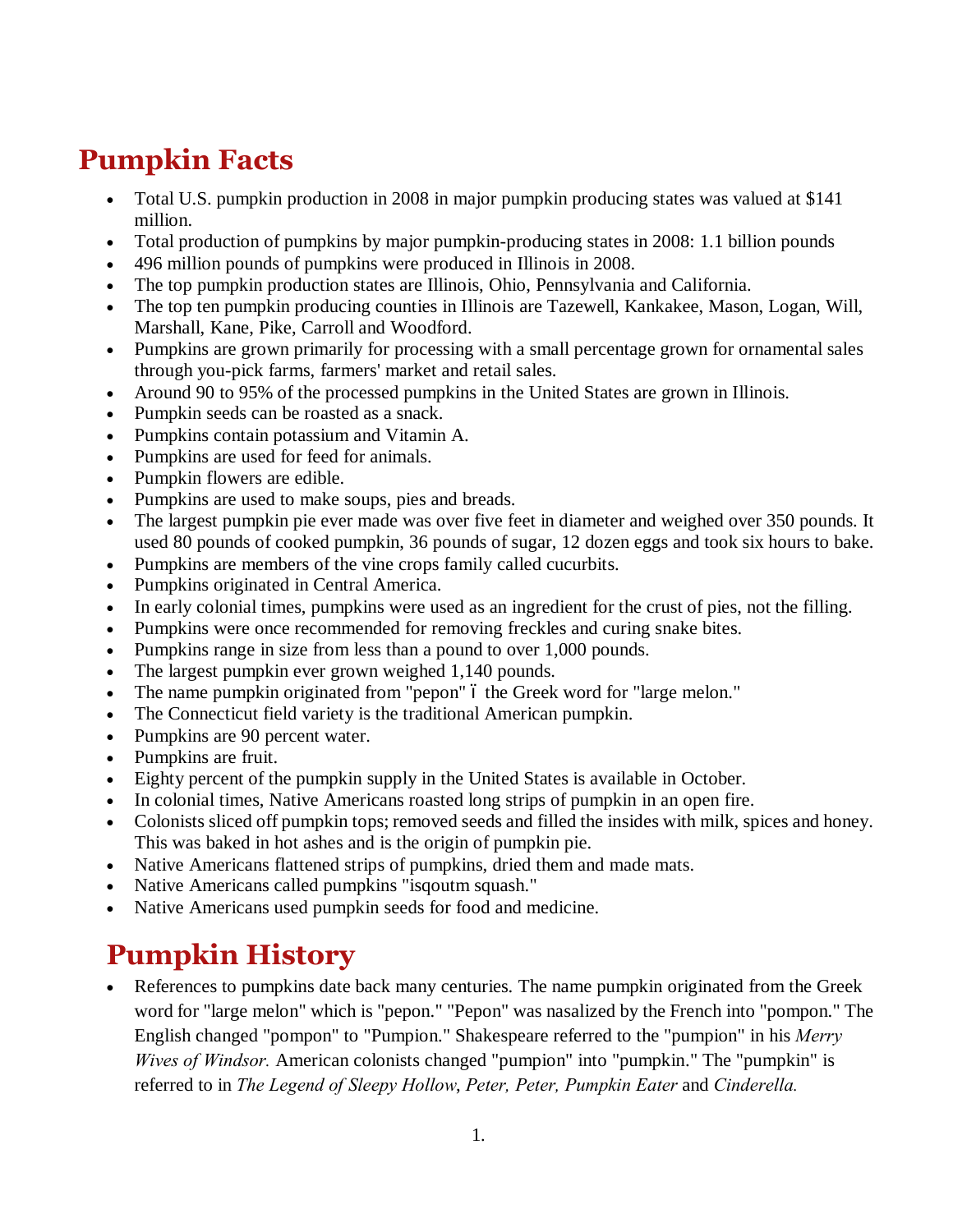· Native Americans dried strips of pumpkin and wove them into mats. They also roasted long strips of pumpkin on the open fire and ate them. The origin of pumpkin pie occurred when the colonists sliced off the pumpkin top, removed the seeds, and filled the insides with milk, spices and honey. The pumpkin was then baked in hot ashes.

#### **History of the Jack-o-Lantern**

- · People have been making jack-o-lanterns at Halloween for centuries. The practice originated from an Irish myth about a man nicknamed "Stingy Jack." According to the story, Stingy Jack invited the Devil to have a drink with him. True to his name, Stingy Jack didn't want to pay for his drink, so he convinced the Devil to turn himself into a coin that Jack could use to buy their drinks. Once the Devil did so, Jack decided to keep the money and put it into his pocket next to a silver cross, which prevented the Devil from changing back into his original form. Jack eventually freed the Devil, under the condition that he would not bother Jack for one year and that, should Jack die, he would not claim his soul. The next year, Jack again tricked the Devil into climbing into a tree to pick a piece of fruit. While he was up in the tree, Jack carved a sign of the cross into the tree's bark so that the Devil could not come down until the Devil promised Jack not to bother him for ten more years.
- · Soon after, Jack died. As the legend goes, God would not allow such an unsavory figure into heaven. The Devil, upset by the trick Jack had played on him and keeping his word not to claim his soul, would not allow Jack into hell. He sent Jack off into the dark night with only a burning coal to light his way. Jack put the coal into a carved out turnip and has been roaming the Earth with it ever since. The Irish began to refer to this ghostly figure as "Jack of the Lantern," and then, simply "Jack O'Lantern."
- · In Ireland and Scotland, people began to make their own versions of Jack's lanterns by carving scary faces into turnips or potatoes and placing them into windows or near doors to frighten away Stingy Jack and other wandering evil spirits. In England, large beets are used. Immigrants from these countries brought the jack o'lantern tradition with them when they came to the United States. They soon found that pumpkins, a fruit native to America, make perfect jack o'lanterns.

### **Pumpkin Nutrition**

- The bright orange color of pumpkin is a dead giveaway that pumpkin is loaded with an important antioxidant, beta-carotene. Beta-carotene is one of the plant carotenoids converted to vitamin A in the body. In the conversion to vitamin A, beta carotene performs many important functions in overall health.
- · Current research indicates that a diet rich in foods containing beta-carotene may reduce the risk of developing certain types of cancer and offers protect against heart disease. Beta-carotene offers protection against other diseases as well as some degenerative aspects of aging.

#### **Pumpkin Nutrition Facts** (1 cup cooked, boiled, drained, without salt)

| Calories 49           | Zinc 1 mg         |
|-----------------------|-------------------|
| Protein 2 grams       | Selenium .50 mg   |
| Carbohydrate 12 grams | Vitamin C 12 mg   |
| Dietary Fiber 3 grams | Niacin 1 mg       |
| Calcium 37 mg         | Folate 21 mcg     |
| Iron $1.4 \text{ mg}$ | Vitamin A 2650 IU |
| Magnesium 22 mg       | Vitamin E 3 mg    |
| Potassium 564 mg      |                   |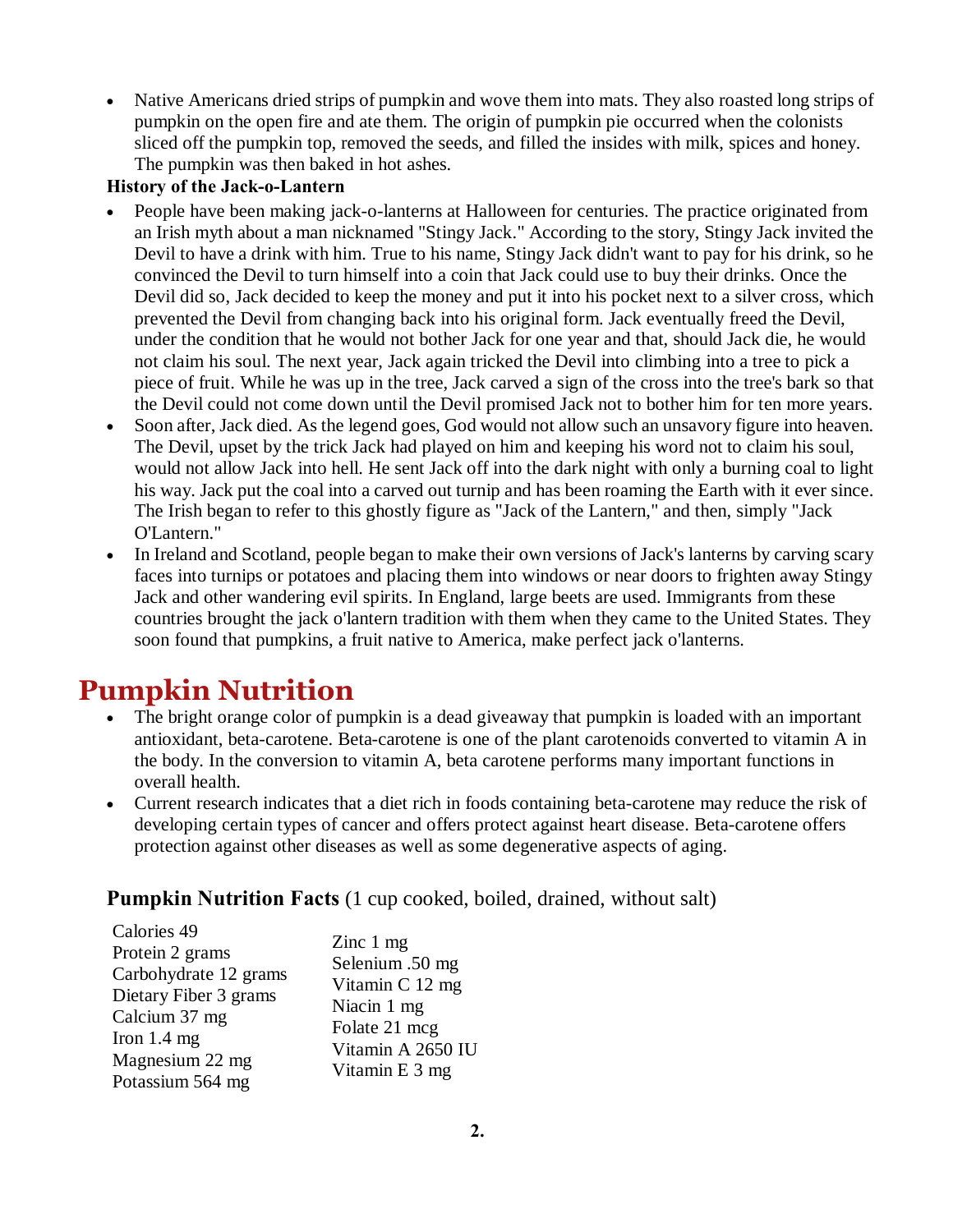#### **Beef Stew in a Pumpkin**

- 2 lbs beef stew meat, cut into 1 inch cubes 1 medium onion, chopped
- 3 Tablespoons vegetable oil, divided 2 teaspoons salt

- 3 large potatoes, peeled and cut into 1 inch cubes 2 Tablespoons beef bouillon granules
- 4 medium carrots, peeled and sliced 1 (14  $\frac{1}{2}$  oz) can diced tomatoes in juice
- 1 large green pepper cut into  $\frac{1}{2}$  inch pieces 1 (10 pound) pumpkin
- 4 cloves garlic, minced

#### DIRECTIONS:

- 1. In a Dutch oven, brown meat in 2 tablespoons oil
- 2. Add water, potatoes, carrots, green peppers, garlic, onion, salt, and pepper.
- 3. Cover and simmer for 2 hours.
- 4. Stir in bouillon and tomatoes.
- 5. Wash pumpkin; cut a 6 to 8 inch circle around top stem.
- 6. Remove top and set aside; discard seeds and loose fibers inside.
- 7. Place pumpkin in a shallow sturdy baking pan.
- 8. Spoon stew into pumpkin and replace the top.
- 9. Brush outside of pumpkin with remaining oil.
- 10. Bake at 325 degrees for 2 hours or just until the pumpkin is tender (do not over bake).
- 11. Serve stew from pumpkin, scooping out a little pumpkin with each serving.

Serves 8-10

#### **Pumpkin Soup**

6 cups Low sodium chicken broth 1/8 teaspoon black pepper  $1 (29 oz)$  can pumpkin puree  $\frac{1}{2}$  cup heavy cream

- 
- 

1 cup Medium onion, chopped 2 Tablespoons finely chopped fresh parsley 1 clove garlic, minced 1 1/2 teaspoon salt to taste

1 teaspoon chopped fresh thyme or  $\frac{1}{2}$  tsp dried thyme

Bring broth, pumpkin, onion, garlic, thyme, pepper & salt to boil in large pot. Reduce heat and simmer, uncovered, 30 minutes.

Puree soup 2 cups at a time in a blender or food processor. Return to pot and bring to a boil. Reduce heat and simmer, partially covered, 30 minutes more.

Stir in cream and serve garnished with parsley.

Per 1 cup: 103 Cal, 5.9 g fat (3.6 g sat), 3.2 g pro, 11.5 g carb, 3.4 g fiber, 500 mg sodium, 20 mg chol. *Recipe from All Recipes Sep/Oct 2015*

#### **Roasted Pumpkin and Brussel Sprouts**

| 1 medium pie pumpkin (about 3 pounds),       | $1/3$ cup olive oil                           |
|----------------------------------------------|-----------------------------------------------|
| peeled $&$ cut into $\frac{3}{4}$ inch cubes | 2 Tablespoons balsamic vinegar                |
| 1 pound fresh Brussel sprouts,               | 1 teaspoon Sea salt                           |
| trimmed & halved lengthwise                  | $\frac{1}{2}$ teaspoon coarsely ground pepper |
| 4 garlic cloves, thinly sliced               | 2 Tablespoon minced fresh parsley             |

Preheat oven to 400°F. In large bowl, combine pumpkin, Brussels sprouts & garlic. In a small bowl, whisk oil, vinegar, salt& pepper. Drizzle over vegetables & toss to coat. Transfer mixture to greased 15x10x1 baking pan. Roast 35- 40 minutes or until tender, stirring once.

- 
- 
- $\frac{1}{2}$  teaspoon pepper
	-
	-
	-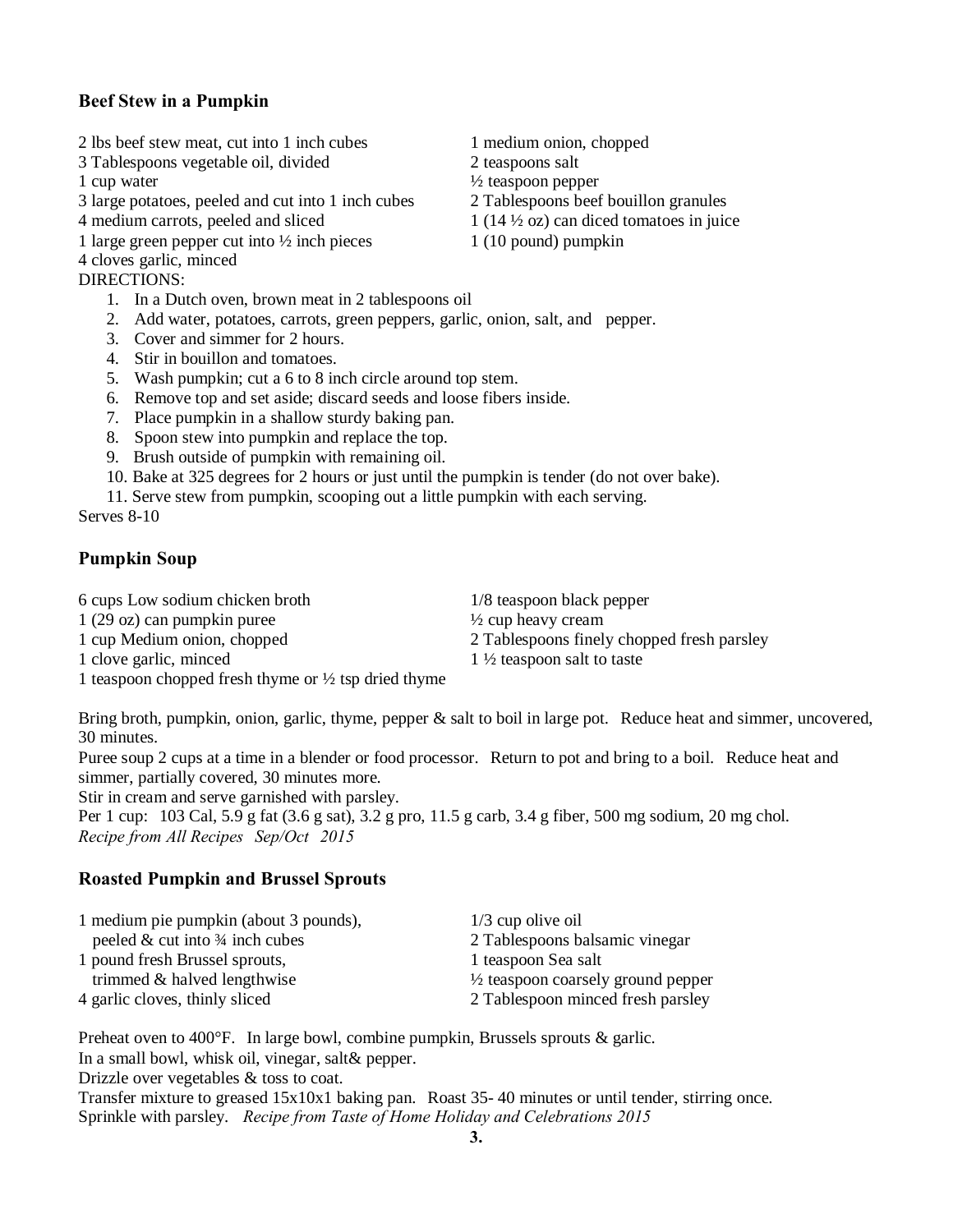#### **Pretty Pumpkin Cinnamon Buns Recipe**

I make sticky buns and cinnamon rolls quite often because my husband loves them. One day, I had some fresh pumpkin on hand and decided to try pumpkin cinnamon buns. We loved the results!  $\delta$  Glenda Joseph, Chambersburg, Pennsylvania TOTAL TIME: Prep: 45 min. + rising Bake: 25 min. YIELD: 24 servings

| 2 Tablespoons Red Star®                                |                                          |
|--------------------------------------------------------|------------------------------------------|
| Platinum Superior Baking Yeastl                        | $\frac{1}{2}$ cup sugar                  |
| $1/2$ cup warm water (110 $\degree$ to 115 $\degree$ ) | $\frac{1}{2}$ cup packed brown sugar     |
| 4 eggs                                                 | $1/3$ cup instant vanilla pudding mix    |
| 1 cup shortening                                       | 1/3 cup instant butterscotch pudding mix |
| 1 cup canned pumpkin                                   | 1 teaspoon salt                          |
| 1 cup warm milk $(110^{\circ}$ to $115^{\circ})$       | 7 to 8 cups all-purpose flour            |
| <b>FILLING:</b>                                        |                                          |
| 1/4 cup butter, melted                                 | 2 teaspoon ground cinnamon               |
| 1 cup packed brown sugar                               |                                          |
| <b>ICING:</b>                                          |                                          |
| 3 tablespoons water                                    | 2 cups confectioners osugar              |
| 2 tablespoons butter, softened                         | $1\frac{1}{2}$ teaspoons vanilla extract |

 1. In a large bowl, dissolve yeast in warm water. Add the eggs, shortening, pumpkin, milk, sugars, pudding mixes, salt and 6 cups flour. Beat until smooth. Stir in enough remaining flour to form a soft dough (dough will be sticky).

 2. Turn onto a floured surface; knead until smooth and elastic, about 6-8 minutes. Place in a greased bowl, turning once to grease top. Cover and let rise in a warm place until doubled, about 1 hour.

 3. Punch dough down; divide in half. Roll each portion into a 12-in. x 8-in. rectangle; brush with butter. Combine brown sugar and cinnamon; sprinkle over dough to within 1/2 in. of edges.

 4. Roll up jelly-roll style, starting with a long side; pinch seams to seal. Cut each into 12 slices. Place cut side down in two greased 13-in. x 9-in. baking pans. Cover and let rise until doubled, about 30 minutes.

 5. Bake at 350° for 22-28 minutes or until golden brown. In a small bowl, combine the water, butter and cinnamon. Add confectioners $\emptyset$  sugar and vanilla; beat until smooth. Spread over buns. Serve warm. Yield: 2 dozen. Nutritional Facts: 1 bun equals 379 calories, 12 g fat (4 g saturated fat), 44 mg cholesterol, 201 mg sodium, 61 g carbohydrate, 2 g fiber, 6 g protein. *Recipe from 2015 RDA Enthusiast Brands, LLC Taste of Home*

#### **Pumpkin Pie Spice Substitute**

1 teaspoon ground cinnamon

Make Pumpkin Pie Spice Mix yourself with spices commonly found in your pantry. **Ingredients**

- · 3 teaspoons cinnamon
- · 1 teaspoon nutmeg
- · 1 teaspoon ginger
- $\frac{1}{2}$  teaspoon cloves

#### **Directions**

- 1. Add the spices to a spice jar. Put the lid on and shake vigorously to mix.
- 2. Store the pumpkin pie spice mix in a sealed container in a cool, dark location.
- 3. Use as called for in recipes.

#### **Notes**

This makes 5½ teaspoons, which is usually more than enough to get me through the holidays.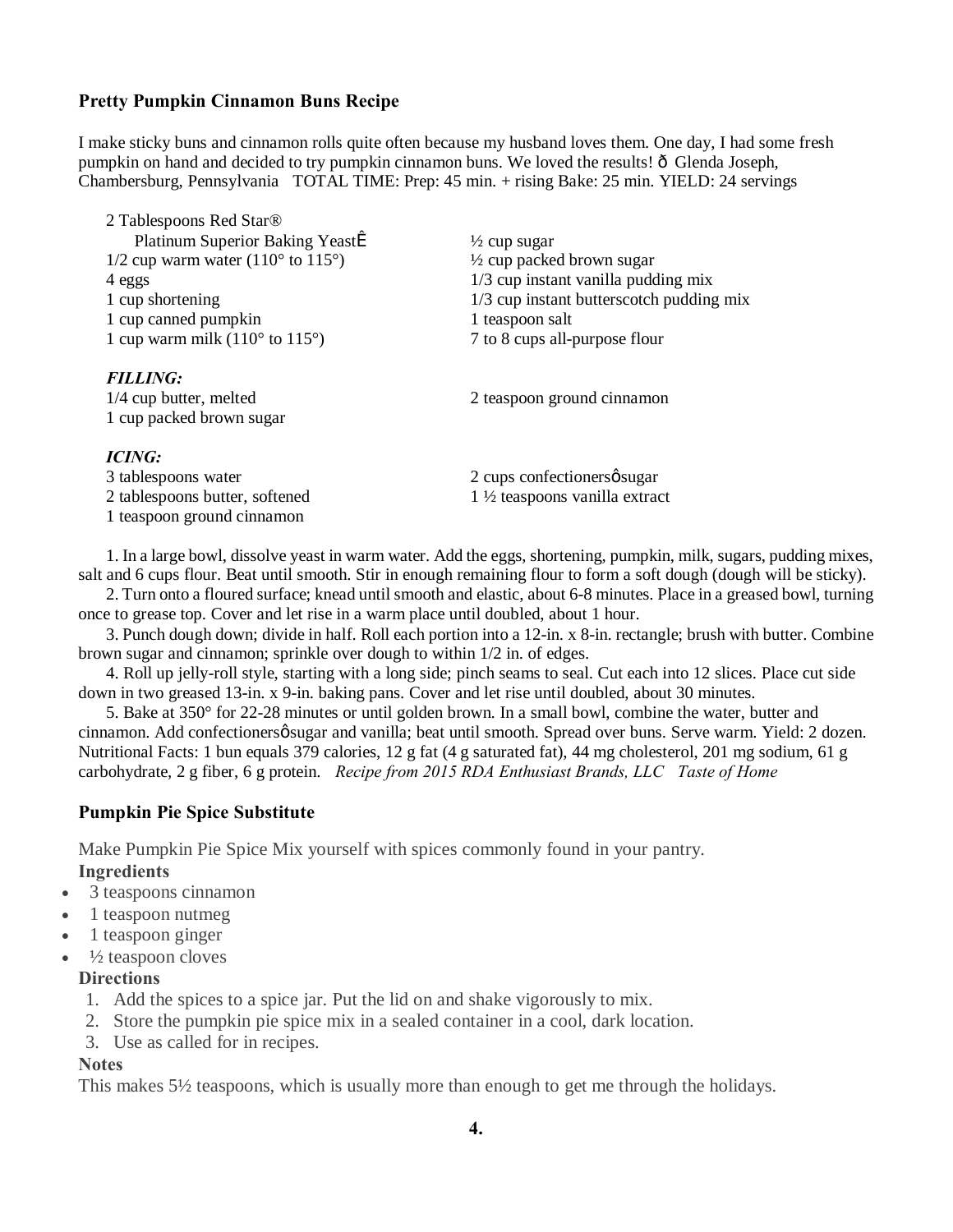#### **Pumpkin Spice Overnight Oatmeal**

1 can (15 oz.) solid pack pumpkin 1 teaspoon ground cinnamon 1 cup steel-cut oats <br>  $\frac{3}{4}$  teaspoon salt 3 Tablespoons brown sugar 3 cups water 1 ½ teaspoons pumpkin pie spice 1 ½ cups 2% milk

Optional toppings: toasted chopped pecans, ground cinnamon & additional brown & milk.

In a large bowl, combine the first six ingredients; stir in water & milk. Transfer to a slow cooker with a liner or greased 3-qt slow cooker. Cook, covered, on low 5 to 6 hours or until the oats are tender, stirring once. Serve with toppings as desired.

I made the oatmeal during the day since it needs to be stirred. The oatmeal stores well in the fridge. The taste improves overnight. Serves: 6 *Recipe from Taste of Home 2015 Christmas*

#### **Pumpkin Delight Magic Bars** (makes 24 bars)

| $1$ pkg. $(11 \text{ oz.})$ vanilla wafers | 1 can (15 oz) solid-pack pumpkin   |
|--------------------------------------------|------------------------------------|
| $\frac{1}{2}$ cup butter, melted           | $1\frac{1}{2}$ cups flaked coconut |
| 3 oz. cream cheese, softened               | 1 cup white baking chips           |
| 1 can (143 oz.) sweetened condensed milk   | 1 cup dried cranberries            |
| $\frac{1}{2}$ teaspoon pumpkin pie spice   | 1 cup chopped pecans               |

Preheat oven to 350 degrees. Place wafers in a food processor; pulse until coarse crumbs form. Drizzle with melted butter; pulse until blended. Press into bottom of a greased 13x9-in. baking pan.

In a large bowl, beat cream cheese, milk and pie spice until smooth; beat in pumpkin. Pour over crust. Layer with coconut, baking chips, cranberries and pecans.

Bake 45-55 minutes or until golden brown. Cool in pan on a wire rack 10 minutes. Loosen sides from pan with a knife; cool completely. Cut into bars. Refrigerate leftovers.

#### **Acorn Candy Cookies**

"Cute little treats all on their own or a fun decoration for your cupcakes! Enjoy as is or use to decorate cupcakes. If you are good at piping try adding some colored leaves made of frosting to the top of the Nilla(R) Wafer." Ingredients

- 1 Tablespoon prepared chocolate frosting
- 24 milk chocolate candy kisses (such as Hershey's Kisses $(R)$ ), unwrapped 24 mini vanilla wafer cookies (such as Nilla(R))
- 24 butterscotch chips

Smear a small amount of frosting onto the flat bottom of a candy kiss. Press onto the flat bottom of the vanilla wafer. Smear a little more frosting onto the flat bottom of a butterscotch chip, and press onto the rounded top of the cookie. Repeat with remaining ingredients. Set aside to dry, about 30 minutes. *Printed From Allrecipes.com 10/19/2015*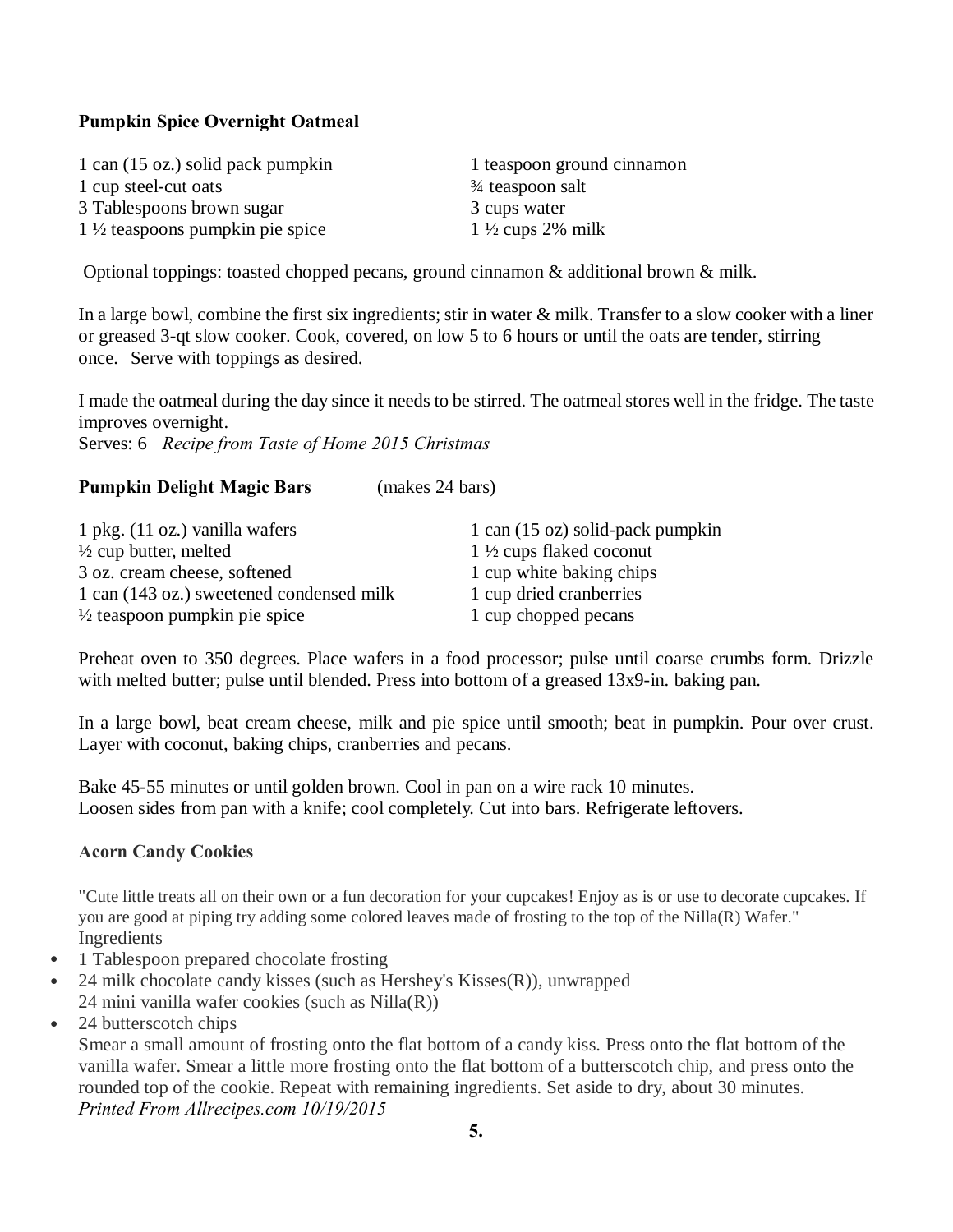#### **Pumpkin Chip Cookies**

| $1\frac{1}{2}$ cups Butter, softened (no substitutes) | 4 cups all-purpose flour                 |
|-------------------------------------------------------|------------------------------------------|
| 2 cups packed brown sugar                             | 2 cups quick-cook oats                   |
| 1 cup sugar                                           | 2 teaspoons soda                         |
| 1 can (15 oz) solid-pack pumpkin                      | 2 teaspoon ground cinnamon               |
| 1egg                                                  | 1 teaspoon salt                          |
| 1 teaspoon vanillas extract                           | 2 cups (12 oz) semisweet chocolate chips |

In a large mixing bowl, cream butter and sugars. Beat in pumpkin, egg and vanilla. Combine the flour, oats, baking soda, cinnamon & salt; gradually add to creamed mixture.

Stir in chocolate chips. Drop by Tablespoonful 2 in. apart onto ungreased baking sheet. Bake at 350F for 10-12 min or until lightly brown. Remove to wire racks to cool. Yield: 10 dozen *Recipe from Taste of Home*

#### **Pumpkin Cookies**

| $1\frac{1}{2}$ cups packed brown sugar            | 1 teaspoon cinnamon             |
|---------------------------------------------------|---------------------------------|
| $\frac{1}{2}$ cup shortening                      | $\frac{1}{2}$ teaspoon nutmeg   |
| 2 eggs                                            | $\frac{1}{2}$ teaspoon salt     |
| 1 <sup>3</sup> / <sub>4</sub> cups canned pumpkin | $\frac{1}{4}$ teaspoon ginger   |
| $2\frac{3}{4}$ cups flour                         | 1 cup raisins                   |
| 1 Tablespoon baking powder                        | 1 cup chopped pecans or walnuts |

Preheat oven to 400 degrees. Mix shortening, sugar, eggs, and pumpkin thoroughly. Measure flour and blend with other dry ingredients. Add to pumpkin mixture, stirring until well blended. Add raisins and nuts. Drop batter onto ungreased cookie sheet. Bake for 12 to 15 minutes. Makes 3 dozen.

#### **Sour Cream Pumpkin Bars**

| $\frac{1}{2}$ cup butter, softened     | 1 cup canned pumpkin                  |
|----------------------------------------|---------------------------------------|
| $11/3$ cups sugar                      | $\frac{1}{2}$ cup sour cream          |
| $1\frac{1}{2}$ teaspoons baking powder | 1 teaspoon vanilla                    |
| $\frac{1}{4}$ teaspoon baking soda     | $1\frac{1}{2}$ cups all-purpose flour |
| $\frac{1}{4}$ teaspoon salt            | $\frac{1}{2}$ cup whole wheat flour   |
| 2 eggs                                 | 1 cup chopped pecans or walnuts       |

- 1. Preheat oven to 350 degrees. Grease a 15x10x1 inch baking pan.
- 2. In a large bowl beat butter with an electric mixer, beat in sugar, baking powder, baking soda, and salt until combined. Add eggs, pumpkin, sour cream, milk, and vanilla until combined. Stir in flours; beat until combined. Stir in nuts.
- 3. Spread mixture evenly into prepared baking pan. Bake about 25 minutes or until a wooden toothpick inserted near the center comes out clean. Cool in pan on rack.
- 4. Spread with Browned Butter Frosting. Cut into 48 bars.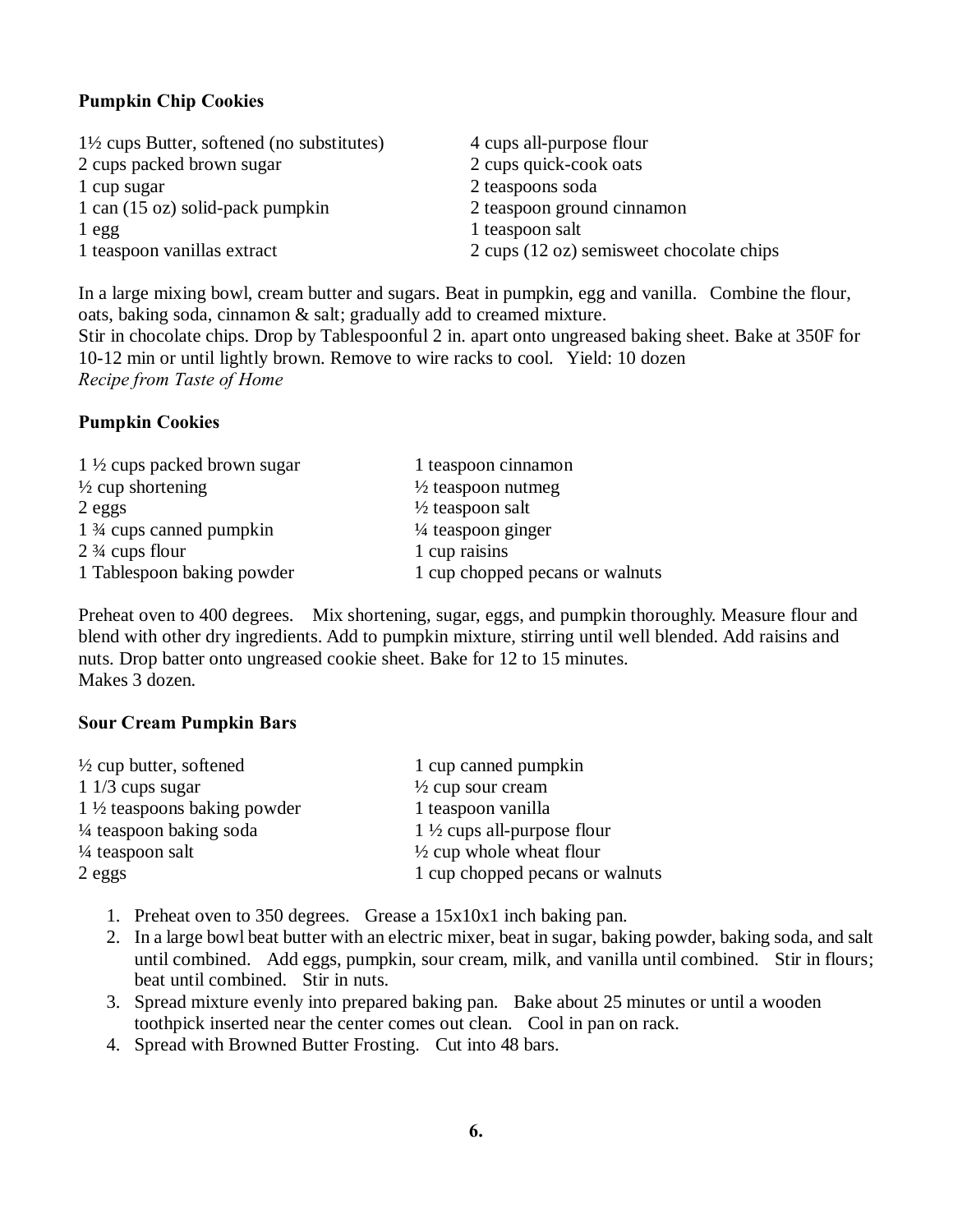#### **Pumpkin Cheesecake Deluxe**

*Crust:*  ¾ cup chopped pecans, toasted 32 gingersnap cookies, coarsely crushed 3 Tablespoons brown sugar 6 Tablespoons butter, melted

Place a greased 9 inch spring form pan on a double thickness of heavy-duty foil; securely wrap for around pan. Place pecan in a food processor, cover and process until ground. Add gingersnaps, brown sugar and butter; cover and pulse until blended. Press onto the bottom and 2 inches up the sides of the prepare pan; set aside.

#### *Filling:*

| 3 pkgs. (8 oz each) cream cheese, softened         | 3 teaspoons vanilla extract          |
|----------------------------------------------------|--------------------------------------|
| 1 cup packed brown sugar                           | 1 teaspoon ground cinnamon           |
| $1\frac{1}{2}$ cups canned pumpkin                 | $\frac{1}{2}$ teaspoon ground ginger |
| $\frac{1}{2}$ cup heavy whipping cream             | 1/4 teaspoon ground cloves           |
| $\frac{1}{4}$ cup maple syrup (NOT pancake syrup!) | 4 eggs, lightly beaten               |

In a large mixing bowl, beat cream cheese and brown sugar until smooth. Beat in pumpkin, cream, syrup, vanilla and spices. Add eggs; beat on low speed just until combined. Pour into crust. Place springform pan in a large baking pan; add 1 inch hot water to larger pan. Bake at 325 degrees for 60-70 minutes or until center is just set and top appears dull. Remove pan from water bath. Cool on wire rack for 10 minutes. Carefully run a knife around edge of pan to loosen; cool 1 hour longer. Chill overnight. Remove sides of pan. Garnish with whipped cream if desire. Yield 12 servings. TOH recipe

#### **Double Layer Pumpkin Cheesecake**

| $\frac{1}{2}$ cup canned pumpkin puree |
|----------------------------------------|
| $\frac{1}{2}$ teaspoon cinnamon        |
| 1 pinch ground cloves                  |
| 1 pinch nutmeg                         |
| Whipped topping for garnishing top     |
|                                        |

Directions:

- 1. Preheat oven to 325 degrees.
- 2. In a large bowl, beat cream cheese, sugar, and vanilla with an electric mixer until smooth, blend in eggs 1 at a time.
- 3. Spread 1 cup of batter into bottom of crust.
- 4. Add pumpkin, cinnamon, cloves, and nutmeg to remaining batter in bowl, and stir gently until well blended. Carefully spread over batter in crust.
- 5. Bake 35 to 40 minutes, or until center is almost set. Cool, then refrigerate 3 hours or overnight. Garnish with whipped topping prior to serving. Makes 8 slices.

Nutrition per slice: 426 calories, 29 grams fat, 7 gram protein, 36 gram carbohydrates, 354 mg. sodium. *Recipe from All recipes magazine October /November 2014*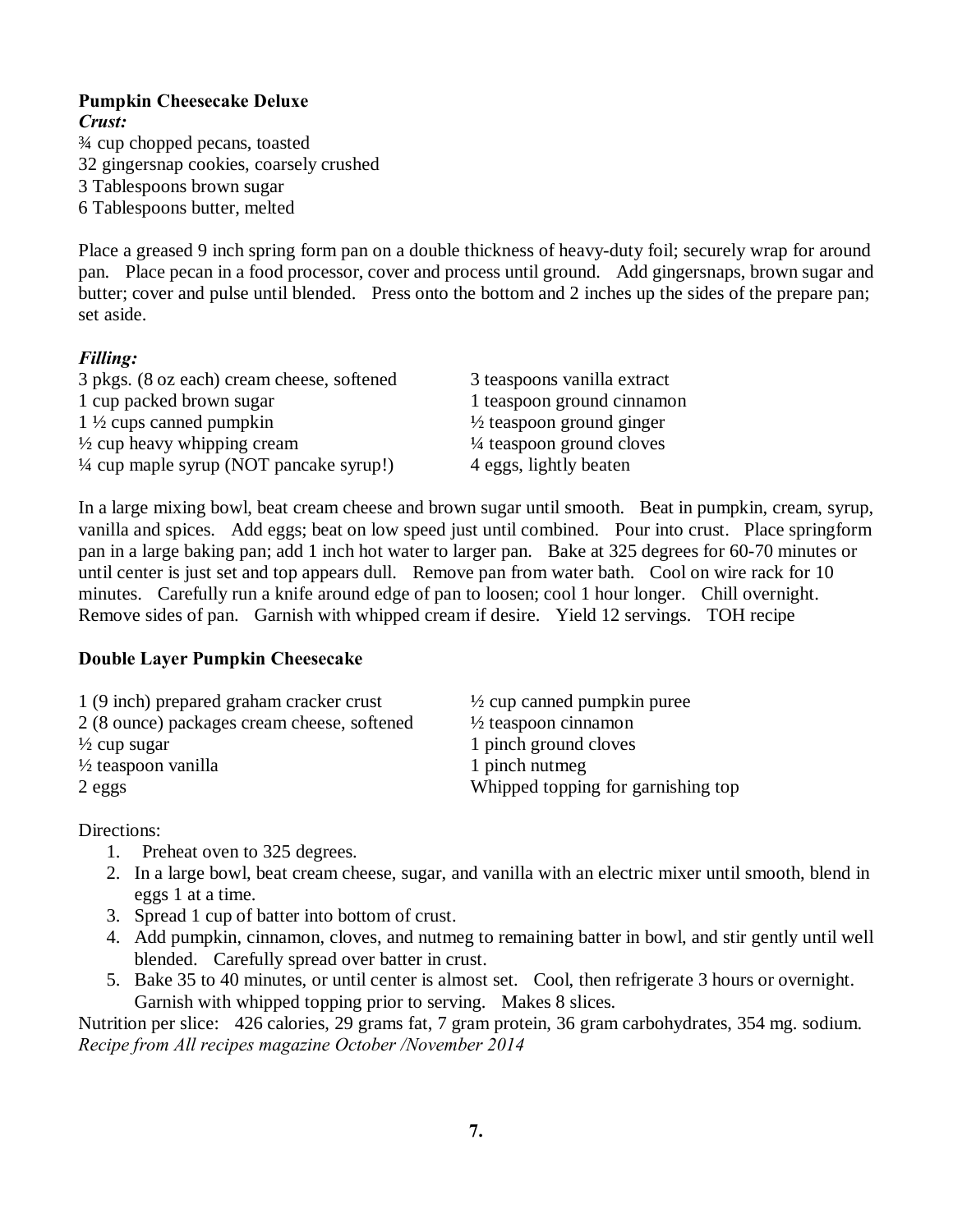#### **Light Pumpkin Pie**

This lighter version of traditional pumpkin pie saves you much of the calories and fat of the traditional version and tastes the same!

*Ingredients:* 

| 1 cup ginger snap cookies              | $\frac{1}{2}$ cup sugar                                  |
|----------------------------------------|----------------------------------------------------------|
| $\frac{1}{2}$ cup egg whites (about 4) | 2 teaspoons pumpkin pie spice (cinnamon, ginger, cloves) |
| 16 oz can pumpkin                      | 12 oz. can evaporated skim milk                          |

#### *Instructions:*

Preheat the oven to 350 degrees.

Grind the cookies in a good processor. Lightly spray a 9" glass pie pan with vegetable cooking spray. Pat the cookie crumbs into the pan evenly.

Mix the rest of the ingredients in a medium-sized mixing bowl. Pour into the crust and bake until knife inserted in center comes out clean, about 45 minutes.

Store in the refrigerator. Allow to cool and slice in 8 wedges.

*Nutritional Information:* (Makes 8 Servings) Per serving: 165 calories, 1.5 grams fat (0.5g saturated fat), 12 grams carbohydrate, 6 grams protein, 2 grams fiber, 170 mg sodium

#### **Pumpkin Torte** Yields: 8 servings

1 (19 ounce) can chickpeas (garbanzo beans), rinsed

4 eggs

1 (15 ounce) can pumpkin

1 cup Splenda (or sugar)

2 Tablespoons maple syrup (real syrup, not pancake)

1/2 teaspoon baking powder

2 teaspoons pumpkin pie spice

#### *Optional Frosting*

6 ounces whipped cream cheese 2 cups powdered sugar

1 (11 ounce) can mandarin oranges, drained 1/4 cup walnut halves

#### DIRECTIONS:

1. Preheat oven to 350 degrees. In a blender or food processor, combine chickpeas and eggs until smooth. Add pumpkin, Splenda, syrup, baking powder and spice; process again until smooth.

2. Spray a round cake pan with oil. Fill with batter. Bake until a knife inserted in the middle comes out clean, about 60 minutes. Cool. (Be sure the cake is completely cool before removing it from the pan, because it is very soft.)

3. Combine cream cheese and powdered sugar. Spread over top and sides of cake (optional). Decorate with mandarin oranges and walnuts.

Amount Per Serving Calories: 378, Total Fat: 12g Cholesterol: 126mg Sodium: 490mg, Total Carbs: 62.1g, Dietary Fiber: 5.1g, Protein: 8.9g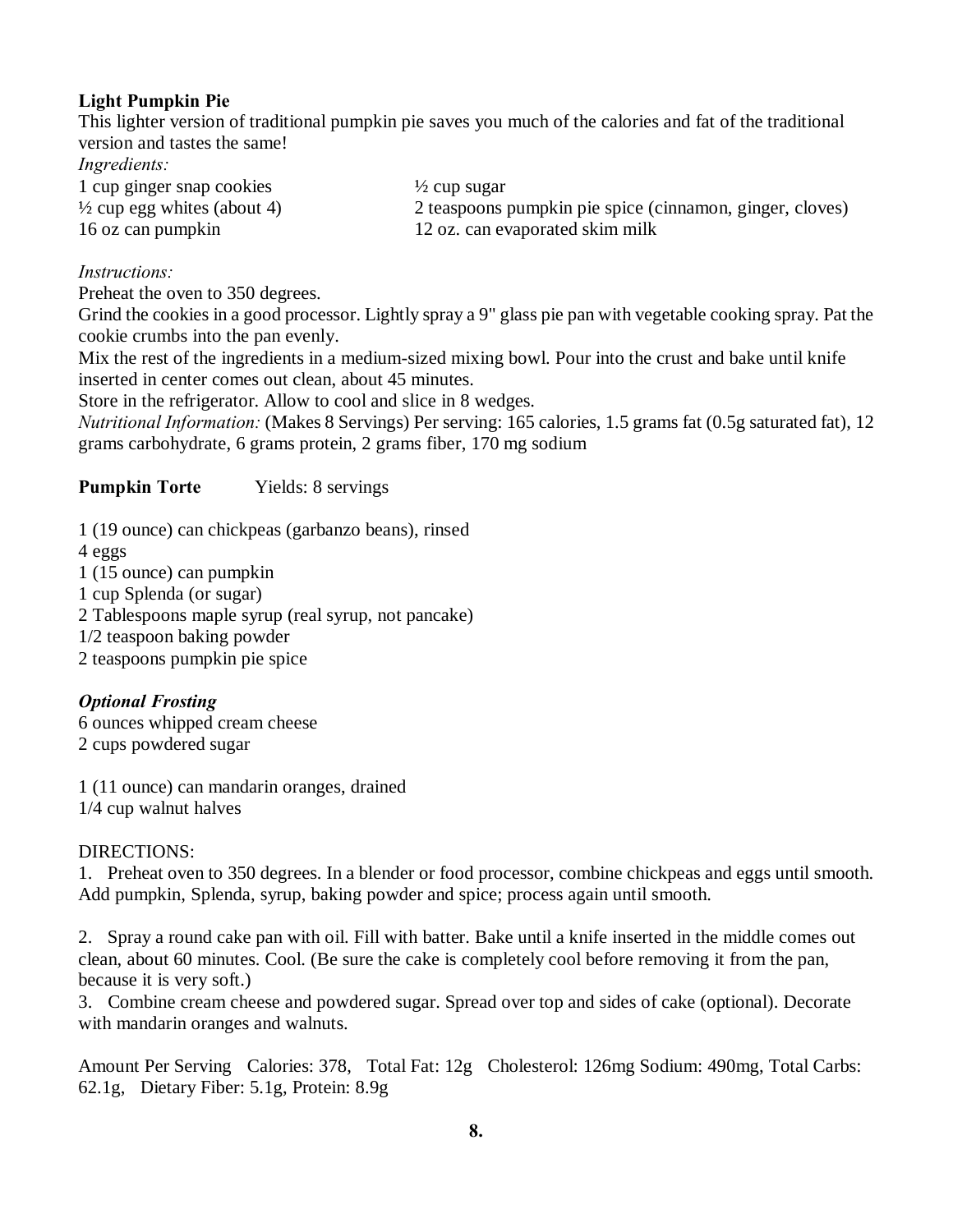#### **Browned Butter Frosting**

 $\frac{1}{2}$  cup butter 3 cups powdered sugar 2 Tablespoons milk

1 teaspoon vanilla

- 1. Heat ½ cup butter in small sauce pan over low heat until melted. Continue to heat until the butter turns a light brown. Remove from heat and transfer butter to a medium mixing bowl.
- 2. Add powdered sugar, milk and vanilla. Beat until well combined. Beat in additional milk as needed to make a spreadable frosting.

Nutrition per bar: 130 calories, 6 grams fat, 20 mg cholesterol, 63 mg sodium, 18 gm carbohydrates, 1 gram fiber, 1 gram protein.

#### **Easy Pumpkin Crumb Cake**

1 can (30 oz.) LIBBY'S® Easy Pumpkin Pie Mix ½ cup (1 stick) butter or margarine, melted 2/3 cup (5 fl.-oz. can) Evaporated Milk ½ cup chopped pecans or walnuts 2 large eggs, slightly beaten Whipped topping (optional) 1 pkg. (18.25 oz.) yellow or spice cake mix **Directions** 

PREHEAT oven to 350° F. Grease 13 x 9-inch baking pan.

COMBINE pumpkin pie mix, evaporated milk and eggs in large bowl. Pour into prepared pan.

COMBINE cake mix, melted butter and nuts in large bowl until crumbly (clean hands may be used). Sprinkle over filling.

BAKE for 50 to 55 minutes or until golden brown on top. Cool completely in pan on wire rack. Cut into bars. Top each serving with whipped topping, if desired.

#### **Easy Pumpkin Cake with Chocolate Ganache**

| 1 box yellow cake mix | 2 teaspoon pumpkin pie spice |
|-----------------------|------------------------------|
| 1 -15 oz can pumpkin  | 3 eggs                       |

#### *Ganache*

*½ cup whipping cream 1 cup semi-sweet chocolate chips*

Preheat oven to 350 degrees. Place the cake mix, pumpkin, pie spice, and eggs in a mixing bowl and mix with an electric mixer on medium until smooth. Pour into a greased bundt pan and bake for 45-50 minutes or until toothpick comes out clean. Allow it to cool. Turn onto platter.

#### *Ganache*

Bring the whipping cream to a boil. Remove from the heat and add the chocolate chips. Let set for 5 minutes. Whisk until smooth and shiny. Drizzle over the cooled cake. Note: You can substitute a chocolate cake mix and omit the spice for a moist, chocolate cake.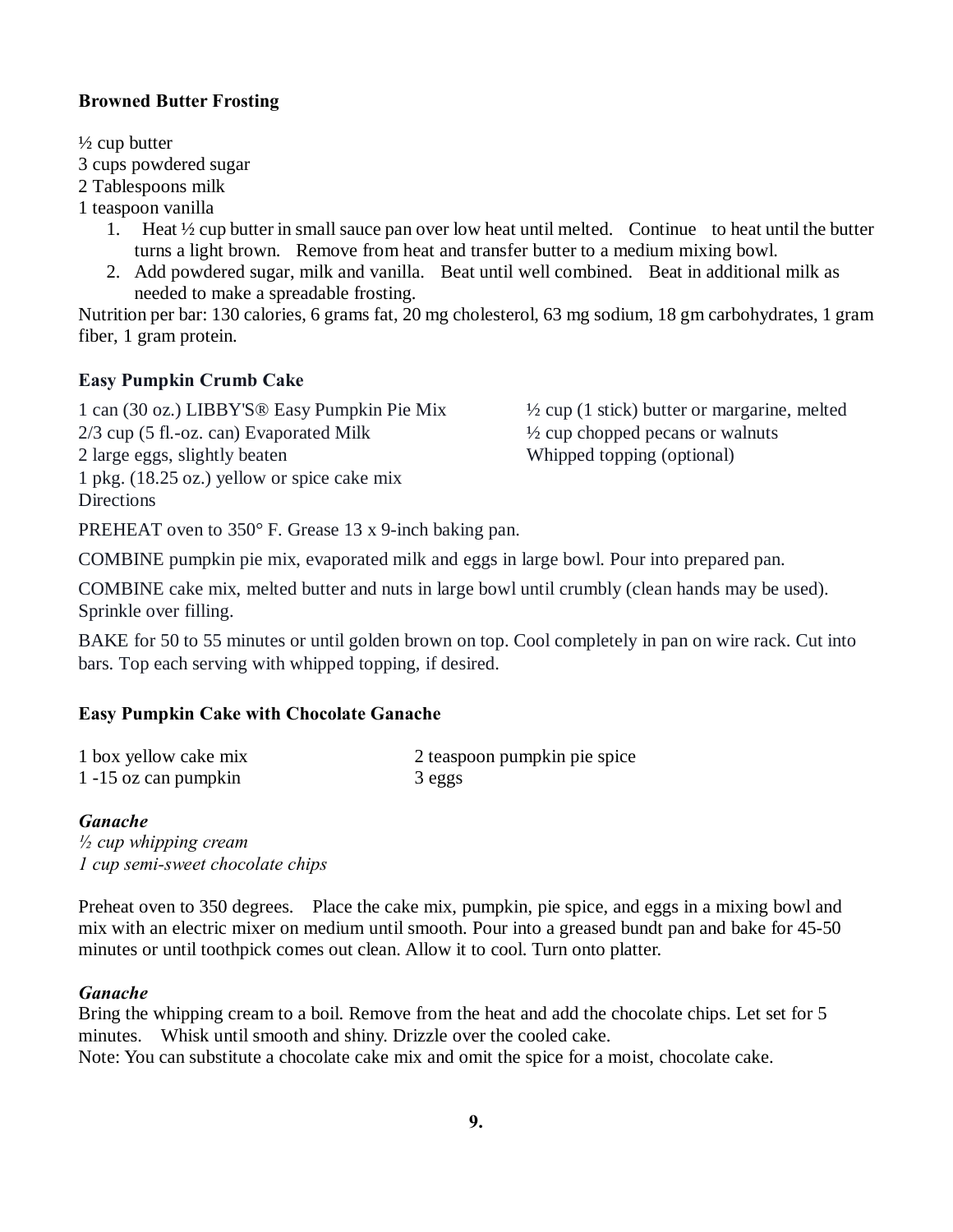#### **Slow Cooker Pumpkin Pie Pudding**

| 15 ounce can pumpkin                    | 2 beaten eggs                           |
|-----------------------------------------|-----------------------------------------|
| 12 ounce can evaporated milk            | 2 Tablespoon melted butter or margarine |
| $\frac{3}{4}$ cup sugar                 | 1 Tablespoon pumpkin pie spice          |
| $\frac{1}{2}$ cup buttermilk baking mix | 1 teaspoon vanilla                      |
| Whipped cream                           |                                         |

Mix together all ingredients except the whipped cream. Pour into greased slow cooker. Cover and cook on Low 6-7 hours or until temperature reads 160 degrees. Serve in bowls with whipped cream.

#### **Pumpkin Butterscotch Pudding**

| 1 pkg. Butterscotch pudding | 1 teaspoon pumpkin pie spice        |
|-----------------------------|-------------------------------------|
| 1 $\frac{1}{2}$ cups milk   | $1\frac{1}{2}$ cups whipped topping |
| 1 can pumpkin               |                                     |

Beat the milk with the pudding mix. Add the pumpkin and spices. Beat until well blended. Fold in the whipped topping. Cool.

#### **Pumpkin Ice Cream Pie**

| 1 cup pumpkin                   | $\frac{1}{2}$ teaspoon ginger |
|---------------------------------|-------------------------------|
| $\frac{1}{2}$ cup brown Sugar   | $\frac{1}{4}$ teaspoon nutmeg |
| $\frac{1}{2}$ teaspoon salt     | 1 quart vanilla ice cream     |
| $\frac{1}{2}$ teaspoon cinnamon | 1 recipe Graham Cracker Crust |

Combine pumpkin, brown sugar, salt, and spices. Stir ice cream to soften. Fold into pumpkin mixture. Spoon into graham cracker crust. Freeze firm. Garnish with pecan halves arranged in a swirl.

#### **Spiced Pumpkin Fudge**

| 3 cups sugar                                                         | 1 (12 oz.) pkg. butterscotch morsels |
|----------------------------------------------------------------------|--------------------------------------|
| 2/3 cup butter or margarine                                          | 1 (7 oz.) jar marshmallow crème      |
| $1(5\frac{1}{2} \text{ oz})$ can $(2/3 \text{ cup})$ evaporated milk | 1 cup chopped toasted pecans         |
| $\frac{1}{2}$ cup solid pack pumpkin                                 | 1 teaspoon vanilla extract           |
| 1 teaspoon pumpkin pie spice                                         |                                      |

In a heavy saucepan, combine sugar, butter, milk, pumpkin and spice. Bring to a boil, stirring constantly until mixture reaches 234 degrees (about 10 minutes) Remove from heat, stir in butterscotch morsels. Add marshmallow crème, nuts and vanilla. Mix until well blended. Quickly pour into greased 9x13 pan, spreading until just even. Cool at room temperature.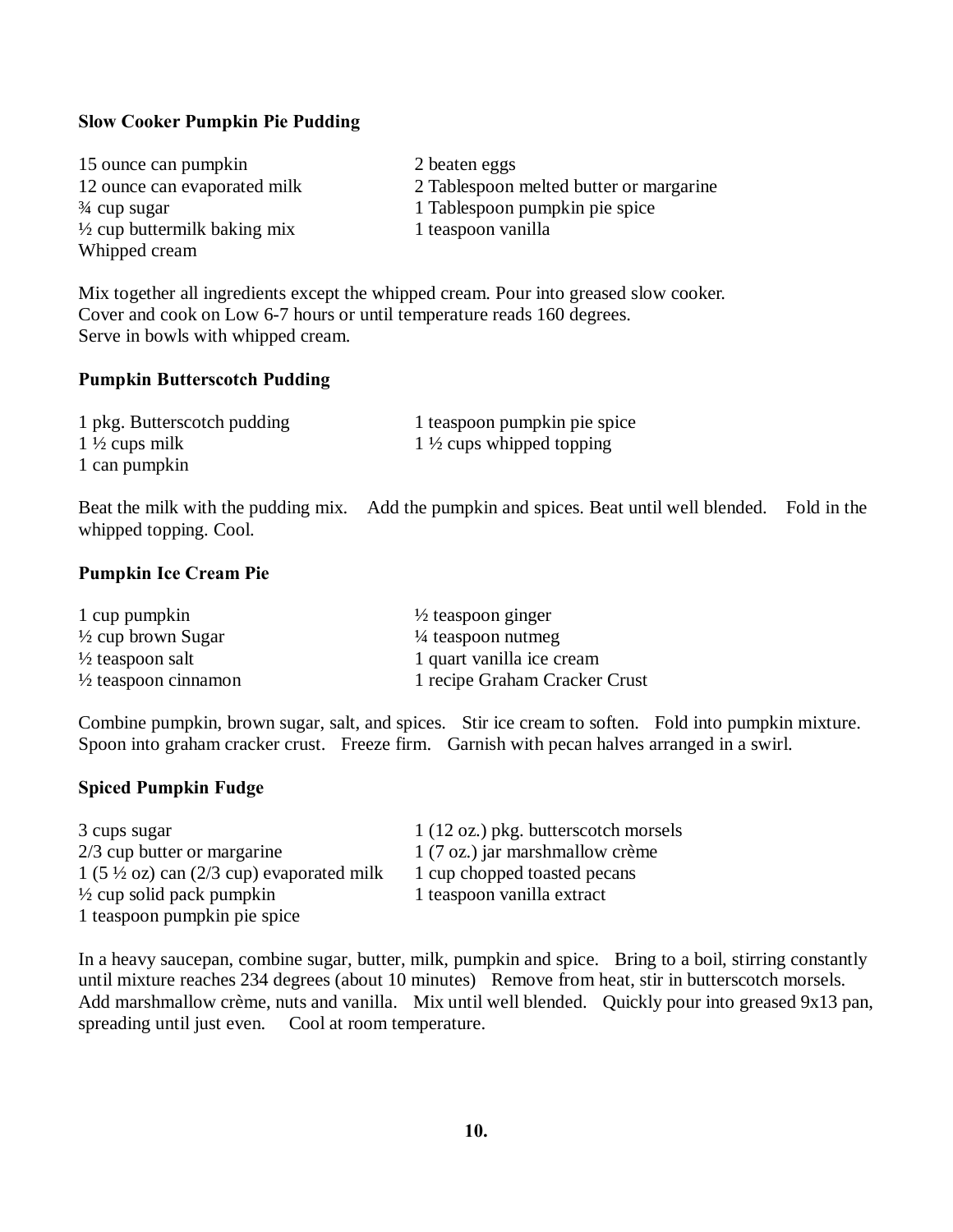#### **Pumpkin Corn Bread**

| 2 cups yellow cornmeal            | 1 teaspoon salt                                  |
|-----------------------------------|--------------------------------------------------|
| $1\frac{1}{2}$ cup flour          | $\frac{1}{2}$ teaspoon baking soda               |
| $\frac{1}{2}$ cup sugar           | $1\frac{1}{4}$ cups solid pack pumpkin (not mix) |
| $\frac{1}{2}$ cup nonfat dry milk | $1/3$ cup salad oil                              |
| 1 Tablespoon baking powder        | 2 large eggs                                     |
| 1 teaspoon pumpkin pie spice      | 1 cup water                                      |

1. Oven 425F. Grease 13x9 baking dish

2. In large bowl, mix first 8(dry) ingredients. In a medium bowl, with a wire whisk or fork, beat pumpkin, salad oil, eggs & water until blended. Stir pumpkin mixture into cornmeal mixture just until flour is moistened. (Batter will be lumpy)

3. Spread batter evenly in pan. Bake 20 min. or until golden & toothpick inserted in center comes out clean. Serve or cool on racks.

Serves: 15, Cal. 210, 6gm fat, 29mg, cholest., 250mg Sodium *Recipe Submitted by Jerri Hefling, MFV*

#### **Jumbo Pumpkin Pecan Muffins (TOH)** Servings: 6

| $2-1/2$ cups all-purpose flour | 2 eggs                           |
|--------------------------------|----------------------------------|
| $1/2$ cup sugar                | 1 cup canned pumpkin             |
| 1/4 cup packed brown sugar     | $\frac{1}{2}$ cup buttermilk     |
| 2 teaspoons pumpkin pie spice  | $\frac{1}{4}$ cup canola oil     |
| 1 teaspoon baking powder       | 1 teaspoon vanilla extract       |
| 1 teaspoon baking soda         | $\frac{1}{2}$ cup chopped pecans |
| $1/2$ teaspoon salt            |                                  |
|                                |                                  |

#### **TOPPING:**

| 1/3 cup packed brown sugar    | $\frac{1}{4}$ cup all-purpose flour  |
|-------------------------------|--------------------------------------|
| 1/3 cup finely chopped pecans | $\frac{1}{4}$ cup cold butter, cubed |

In a large bowl, combine the first seven ingredients. In another bowl, combine the eggs, pumpkin, buttermilk, oil and vanilla. Stir into dry ingredients just until moistened. Fold in pecans. Fill six greased or paper-lined jumbo muffin cups three-fourths full.

In a small bowl, combine the brown sugar, pecans and flour; cut in butter until crumbly. Sprinkle over batter. Bake at 375° for 25-30 minutes or until a toothpick inserted near the center comes out clean. Cool for 5 minutes before removing from pan to a wire rack. Serve warm. **Yield:** 6 muffins

| <b>Pumpkin Chocolate Chip Muffins</b> | (makes 24 muffins)        |
|---------------------------------------|---------------------------|
| 1. Combine:                           | 2. Sift together:         |
| 4 eggs                                | 3 cups flour              |
| 2 cups sugar                          | 2 teaspoons soda          |
| 1 can pumpkin                         | 2 teaspoons baking powder |
| $1\frac{1}{2}$ cups vegetable oil     | 1 teaspoon cinnamon       |
|                                       | 1 teaspoon salt           |
|                                       |                           |

**3.** Slowly add the flour mixture to the egg pumpkin mixture. Fold in 2 cups chocolate chips. Spoon into muffin pan.

**4.** Bake in 400 degree oven for 16-20 minutes. Cool in pan 10 minutes.